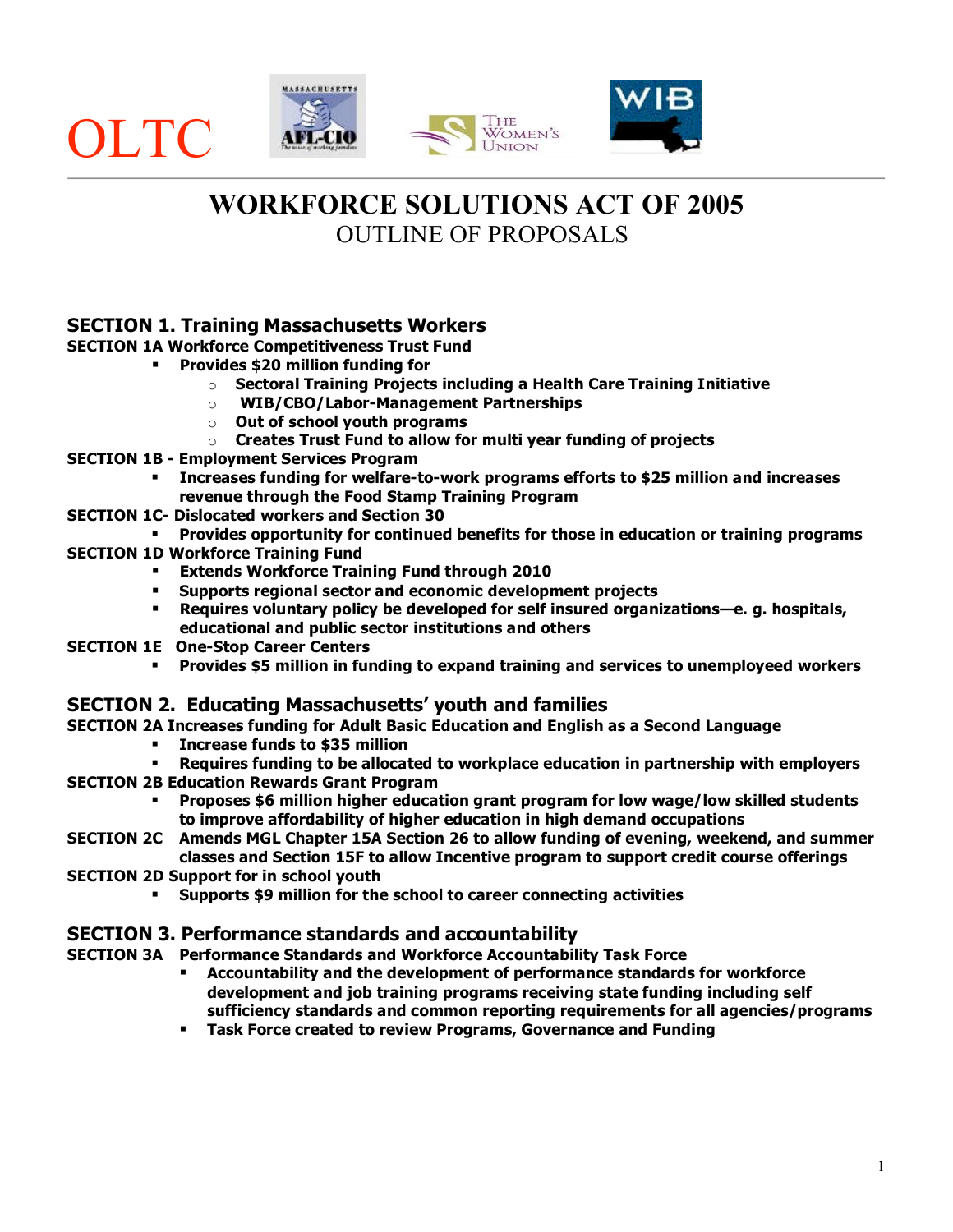# **SUMMARY WORKFORCE SOLUTIONS ACT OF 2005**

| <b>Total Program</b>                                  | <b>Current FY 2005 Appropriation</b> | <b>Proposed FY06</b> |
|-------------------------------------------------------|--------------------------------------|----------------------|
| <b>Workforce Competitiveness Trust Fund</b>           | \$6,000,000^                         | \$20,000,000         |
| <b>Employment Service Program</b>                     | \$18,998,978                         | \$25,000,000         |
| <b>Dislocated Workers and Section 30</b>              |                                      |                      |
| <b>Workforce Training Fund</b>                        | \$21,000,000                         | \$21,000,000         |
| <b>One Stop Career Centers</b>                        | \$3,750,000                          | \$5,000,000          |
| <b>Adult Basic Education</b>                          | \$27,813,209                         | \$35,000,000         |
| <b>Educational Rewards Grant Program</b>              | \$0                                  | \$6,000,000          |
| <b>Connecting Activities</b>                          | \$4,129,687                          | \$9,000,000          |
| <b>Workforce Accountability Task Force*</b>           | \$0                                  | \$0                  |
| <b>TOTAL</b>                                          | \$81,691,874                         | \$121,000,000        |
| <b>Revenue from Food Stamp Training Grant Program</b> |                                      | (\$)                 |

**NEW FUNDING REQUESTED \$39,308,126**

**^ Funding from the Economic Stimulus Bill Chapter 141 of the Acts of 2003 \*Proposed existing WIA 15% funds be used**

*The Workforce Solutions Group advocates for an effective workforce development system that increases workers' skills, advances families to self-sufficiency and promotes job creation and economic growth. Funded by…………….*

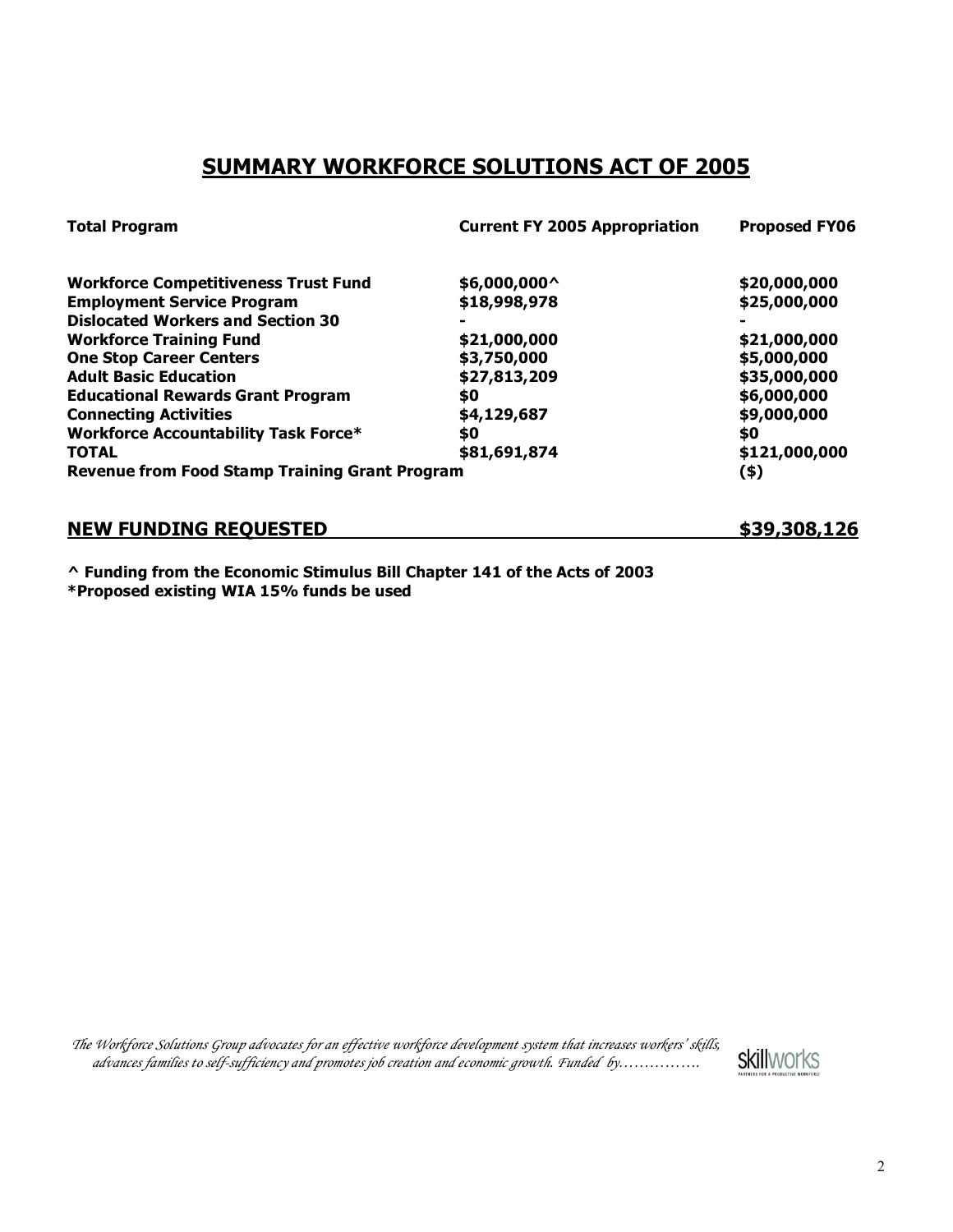## **CHIEF SPONSORS:**

# REPRESENTATIVE LIDA E. HARKINS of NEEDHAM (HOUSE) SENATOR THOMAS M. MCGEE of LYNN (SENATE)

The Commonwealth of Massachusetts

IN THE YEAR TWO THOUSAND FIVE

———————

# **AN ACT**

*Be it enacted by the Senate and House of Representatives in General Court assembled, and by the authority of the same, as follows:*

# **WORKFORCE SOLUTIONS ACT OF 2005**

#### **AN ACT MAKING INVESTMENTS IN EMPLOYER AND COMMUNITY-BASED WORKFORCE DEVELOPMENT ACTIVITIES IN ORDER TO MAINTAIN AND INCREASE ECONOMIC VITALITY IN MASSACHUSETTS AND TO PROMOTE BUSINESS COMPETITIVENESS, WORKER SELF-SUFFICIENCY, AND ECONOMIC PROGRESS.**

The purpose of this Act is to promote and support activities and programs that will increase the competitiveness of Massachusetts companies and improve worker skills and productivity.

Whereas employers choose Massachusetts and stay in Massachusetts because of the quality of its workforce, and whereas Massachusetts also leads the nation in innovation, technology utilization, and attracting capital, all reflecting a quality workforce, the workforce is a critical asset of Massachusetts' economic well-being. However, recent trends in employer demands, demographic shifts within the United States, and immigration into Massachusetts, point to a need to protect our most competitive asset, the skills of our workforce. More than 1.1 million Massachusetts residents do not possess the skills necessary to meet the requirements of the new economy, according to MassINC's 2002 report, and more than 27% of Massachusetts's residents do not earn the income necessary to provide economic self-sufficiency for their families according to a recent study by the Center for Labor Market Studies.

Whereas the workforce development system in Massachusetts consists of a number of uncoordinated programs with multiple and differing priorities; and those programs span twelve state agencies responsible for over \$250 million in federal and state resources annually; and whereas these agencies, which may have overlapping, competing, conflicting or simply unaligned missions, must address the needs of 180,000 people out-of-work, 746,000 people without a high school diploma or GED, and 152,000 people without strong enough English language skills to succeed in most workplaces; and whereas an additional 700,000 incumbent workers lack the new basic skills employers seek, even though they already possess a high school diploma, the need to make better use of current activities is paramount. Whereas close to zero labor force growth (0.1%) except for the foreign born, and over half (53%) of those leaving the state comprising middleclass, college educated families, there is no alternative if Massachusetts is to remain a competitive and healthy economy. This Act responds to that need with active and intensive investment in human capital conducted according to the needs of the state's employers and done in an integrated, coordinated and cost effective manner.

The Workforce Solutions Act of 2005 will establish an effective, demand-driven workforce system in the Commonwealth through specific strategies, investments and activities set forth in the Act, including a continuum of services, employer led sectoral initiatives and improved coordination of funds and policies for workforce agencies. The Workforce Solutions Act of 2005 prepares Massachusetts residents for high demand, high wage occupations, and directly involves employers, service constituents, and education and training providers in a process to develop policy and practice recommendations that will create a workforce development system that supports the competitive stature of Massachusetts in the global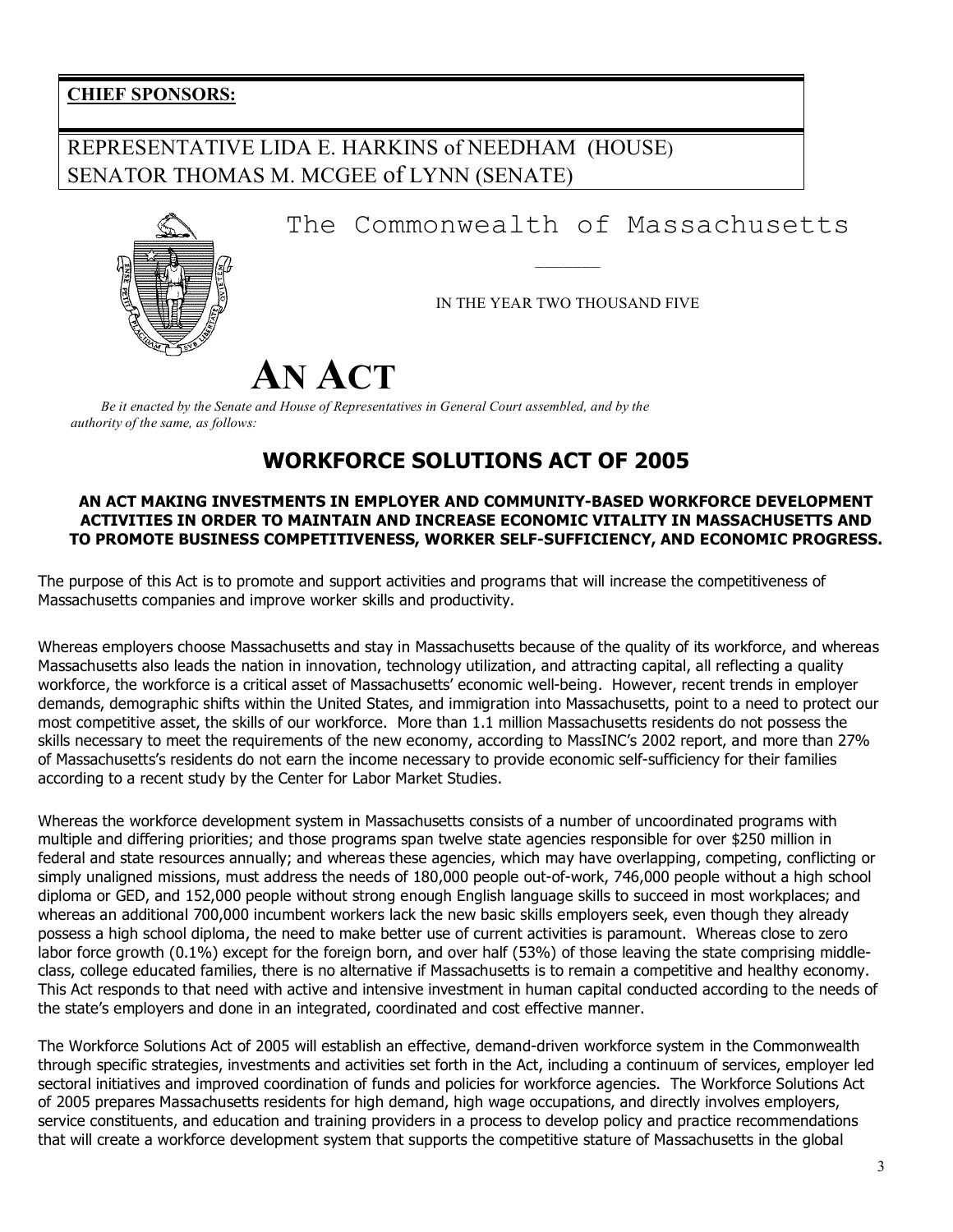business and technology marketplace. The Act seeks to achieve the maximum level of coordination and coinvestment in each of the sections by the agencies named herein, private sector employers and philanthropic organizations in Massachusetts. The Act is divided into 3 sections:

#### **SECTION 1. Training Massachusetts Workers**

**Provide a coordinated continuum of education and training for Massachusetts workers to meet regional workforce needs at all skill levels and expand opportunities for residents to benefit from education and training that leads specifically and directly to employment with self-sustaining wages. This legislation emphasizes sector initiatives, which involve employers, workers, educators and others in developing industry-specific programs, targeted to high demand occupations. In addition, the legislation increases the likelihood of success for low-income residents and dislocated workers who participate in training programs by providing tuition and other supports that aid program retention and completion.**

**Section 1A Workforce Competitiveness Trust Fund** Whereas, the competitive stature of Massachusetts in the global marketplace is largely dependent on maintaining and enhancing the quality of the Commonwealth's workforce; and workforce development strategies are most effective when they address the current and emerging needs of employers together with the skills and educational deficits of workers; and effective workforce development interventions that support career ladder success and the wage progress of individuals to a family-sustaining wage level require multiple years of operation; and long-term economic impact requires that pipelines of skilled workers be available as companies need them, and workers and emerging workers in those pipelines must have access to skill enhancement opportunities as the need arises; there shall be established a separate fund to be known as the Workforce Competitiveness Trust Fund, administered by the Department of Workforce Development which shall contract with the Commonwealth Corporation to administer the fund. The fund shall support, in conjunction with other private, public and philanthropic resources, the development and implementation employer-and worker responsive programs to enhance worker skills, incomes, productivity and retention and to increase the quality and competitiveness of Massachusetts firms; train and help the unemployed (particularly low-income unemployed) find employment, improve employment for low income individuals or low wage workers, improve wages to a level sufficient to support a family or place individuals on a career path leading to such employment and wages; train vulnerable youth (18-24 years old) to master basic academic skills including the attainment of a high school credential, develop occupational skills, and become employed in jobs that have career potential; train older workers (ages 45 and older) for new occupations. The department of workforce development shall use these projects to improve the workforce development system by integrating employer and worker needs more fully in program design and delivery, and will support, through grants, partnership program and planning grant applications from the following eligible applicants to provide an integrated continuum of education and training: employers and employer associations; local workforce investment boards; labor organizations; community based organizations including adult basic education providers; institutions of higher education; vocational education institutions, and education, training or other service providers.

The fund will be used to leverage employer, public, philanthropic and other contributions, and will be available as state match for federal funds that meet the parameters of the Workforce Competitiveness Trust Fund. The Workforce Competitiveness Trust Fund shall be an expendable trust fund and shall not be subject to appropriation. Project grants will be offered competitively, for amounts up to \$500,000 and for no longer than 3 years in duration.

The operation and oversight of the Workforce Competitiveness Trust Fund will adhere to the following subsections:

(a) An advisory committee will be established which represents significant constituencies and beneficiaries of the Fund, including, but not limited to high growth or critical industries; the workforce development system, public education, adult basic education, department of transitional assistance, public higher education, labor, economic development, and advocates of customer populations, including a minimum of 2 labor representatives selected by the President of the Massachusetts AFL-CIO, and 2 representatives of the Massachusetts Workforce Board Association. The advisory committee will supply constituent-focused labor market information, review general programmatic parameters and guidelines, assist with the identification of issues and barriers to the Fund's success and effectiveness and the dissemination of relevant information about the Fund to constituents, and support the general oversight of Fund implementation. Commonwealth Corporation will convene the advisory committee at least quarterly.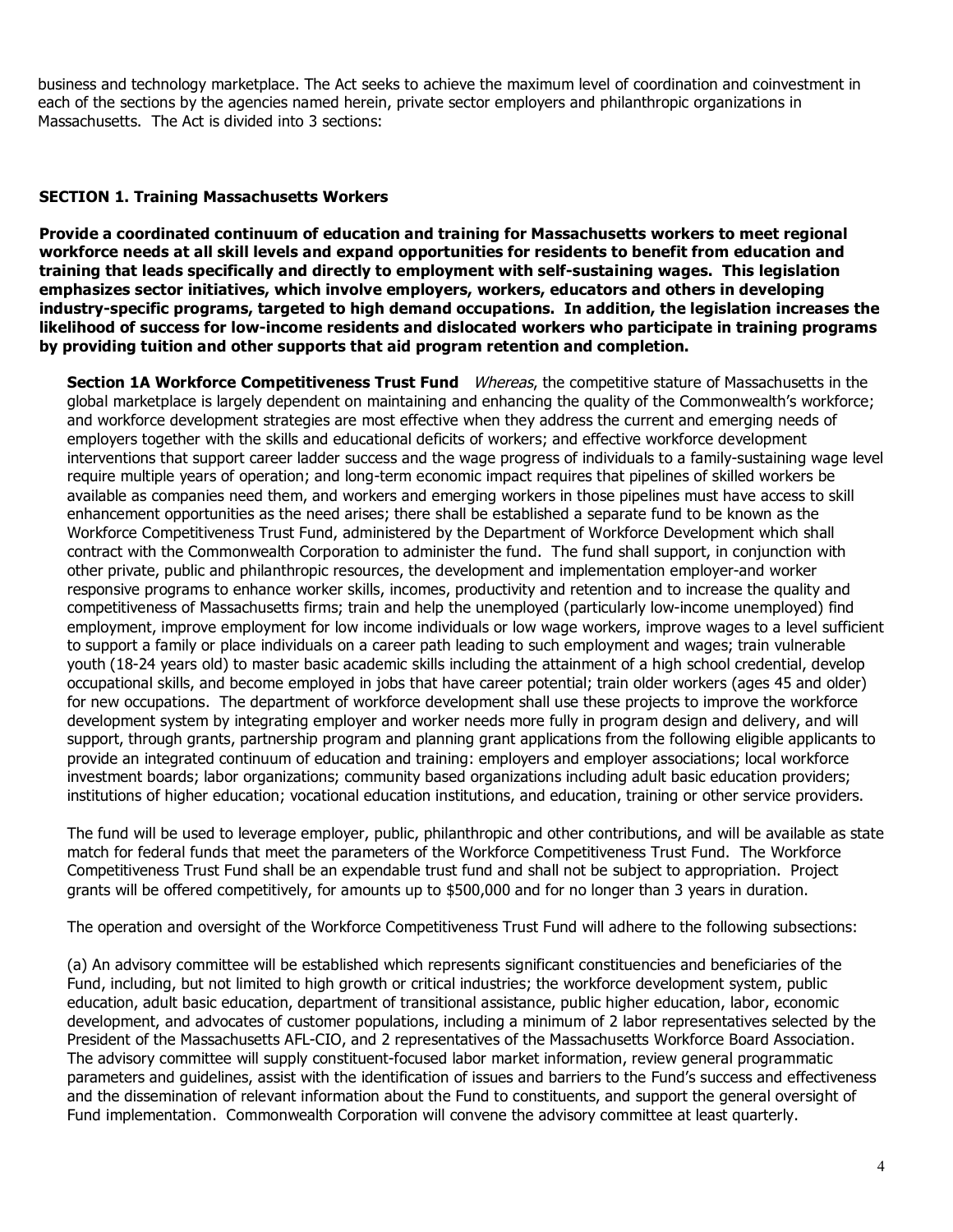(b) Commonwealth Corporation will be the administrator of the Fund, and shall maintain the Fund as a separate fund, and shall cause it to be audited by an independent accountant on an annual basis in accordance with accepted accounting principles.

(c)There shall be credited to the fund, revenue from appropriations or other monies authorized by the general court and specifically designated to be credited to the fund, and gifts, grants, private contributions, investment income earned on the fund's assets, and all other sources. Money remaining in the fund at the end of a fiscal year shall not revert to the general fund.

(d) Partnership programs may include costs for support services including, but not limited to transportation and childcare, to eliminate barriers to participation in the training program. For any unionized employer participating as a partner in a grant application, the impacted union must be an active participant in the design and implementation of the grant.

(e) A competitive grant program will be established that provides support to partnerships and eligible applicants as described above, and that leverages applicant co-investment of at least 30% of the grant amount, from employers, philanthropic, public or private organizations. The period of grant operations may be up to three years in duration. Grants may be targeted to specific populations, such as educationally or economically disadvantaged youth, lowincome, low skilled and low-wage workers, and disabled citizens, or industries that are deemed to be of critical consequence to the Commonwealth. Special grant programs and funding allocations will be determined by the Advisory Committee established under section (a) above will be distributed via regionally-based competitive bid, which will require the defining of economic regions of the Commonwealth based on labor market factors as determined by the advisory committee. Every Massachusetts municipality will be accounted for in a designated region. A formula for regional distribution will be created, and competition for formula grant funds will occur within each identified region, and will be subject to parameters established by the advisory committee in consultation with regional partners. A planning grant may be offered for partners to define employer needs, to make necessary curriculum and other programmatic improvements to align with employer and worker needs, or to determine the feasibility of a proposed workforce development intervention, to plan for and coordinate strong partnerships amongst stakeholders, to identify educational and skill needs of workers/program participants, to link training initiatives with employer-based career ladders, to develop case management and additional support services that would address barriers to participation.

(f) A portion of the grant fund will be established to support the current and future labor force needs of the Commonwealth's healthcare industry. Massachusetts' healthcare industry, which is a world leader in research education and the provision of quality patient care, is critical to the public health and public safety of all residents, represents the state's largest employment sector and is a tremendous economic driver for the life sciences sector of the economy. The Healthcare Workforce Development Fund will support projects that address evidence-based barriers and gaps in the healthcare workforce development pipeline. Small planning and needs assessment grants may be offered. A project grant program will be designed by Commonwealth Corporation in consultation with a Healthcare subcommittee of the Fund advisory committee, which must include at a minimum appointments made by the following organizations the Massachusetts Hospital Association, the Massachusetts Extended Care Federation, the Home and Health Care Association of Massachusetts, the Massachusetts Workforce Board Association and the Massachusetts AFL-CIO, as well as representatives of the other mandatory advisory committee constituencies.

(g) Project grants will be offered competitively, for amounts up to \$500,000 and for no longer than 3 years in duration.The advisory committee will determine how to apportion the grant fund between the healthcare industry fund and the general grant program fund. That up to 7.5 percent of the funds appropriated herein may be expended for administration of each grant.

(h) The director shall annually, by September 31, 2006, report to the secretary of administration and finance, the house and senate committees on ways and means, the joint committee on education, arts and humanities, the joint committee on state administration, and the joint committee on commerce and labor the status of grants awarded under this section, including the number of educational and eligible service provider s receiving grants, the number of participants receiving services, the number of participants placed in employment, the salary and benefits that participants receive post placement, and the cost per participant, and job retention or promotion rates one year after training ends. \$20,000,000

#### **SECTION 1B Employment Services Program**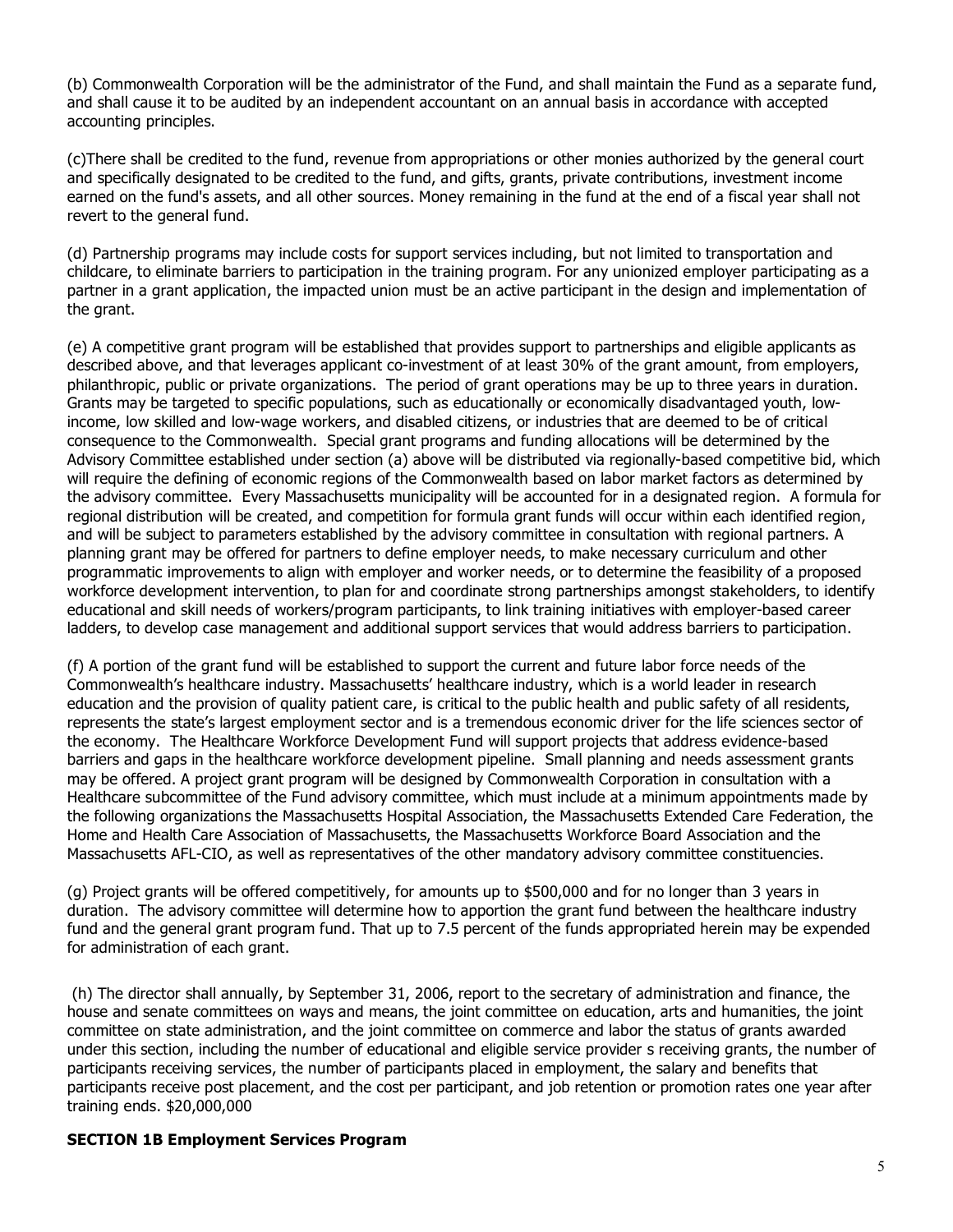4401-1000 For a program to provide employment and training services for recipients of benefits provided under the program of transitional aid to families with dependent children; provided, that certain parents who have not yet reached the age of 18, including those who are ineligible for transitional aid to families with dependent children and who would qualify for benefits under chapter 118 of the General Laws, but for the deeming of the grandparents' income, shall be allowed to participate in the employment services program; provided further, that funds from this item may be expended on former recipients of the program for up to one year after termination of their benefits due to employment or subsection (f) of section 110 of chapter 5 of the acts of 1995; provided further, that funds from this item shall be expended for the purposes of the young parents program, transportation costs, pre-employment skills training and education programs, and structured subsidized employment services; provided further, that the department of transitional assistance may use funds from this item and shall collaborate with the department of workforce development to access funding through Title I of the federal Workforce Investment Act to ensure that sufficient resources are available to provide substantive, pre-employment skills training, including training that integrates basic education and English as a second language instruction, to recipients of transitional aid to families with dependent children who are in need of such services; provided further, that funds from this item may also be expended for re-employment services, job search assistance, vocational training services, job retention services, adult basic education, general educational development courses, English as a second language courses and training programs for persons with limited English proficiency, and emergency work-related expenses for recipients, including emergency transportation costs; provided further, that the department shall inform all recipients and applicants of the full range of programs and of skills training programs funded by Title I of the federal Workforce Investment Act accessible through the one-stop career centers and adult education programs funded by the department of education available under this program; provided further, that funds may be allocated from this item to other agencies for the purposes of this program; provided further, that within 90 days of a recipient without a high school degree or a general educational development credential or proficiency in English who is subject to subsection (f) of section 110 of chapter 5 of the acts of 1995 becoming eligible for benefits, the department may offer to the recipient a skills assessment to identify barriers to employment; and provided further the Commissioner of the Department of Transitional Assistance will identify food stamp recipients enrolled in education and training programs in order to allow the Commonwealth to apply for the matching federal funds it is eligible for under the Food Stamp Employment Training Program; and provided further, the Department of Transitional Assistance will take steps to develop an increased education and information campaign to increase the number of residents eligible for food stamps to apply; and provided further, any new funds appropriated under this act which are for training and education programs for food stamp recipients would also be eligible for additional federal matching funds; and provided further, all federal matching funds gained from the Food Stamp Employment Training Program will be made available for job training and adult basic education programs to serve additional recipients of benefits provided under the food stamp program, including but not limited to the program of transitional aid to families with dependent children, and provided further, that all of this item is subject to appropriation and, in the event of a deficiency, nothing herein shall give rise to or shall be construed as giving rise to any enforceable right or entitlement to services in excess of the amounts appropriated by this item. \$25,000,000

#### **SECTION 1C- Dislocated workers and Section 30**

SECTION 1. Subsection (c) of section 30 of chapter 151A of the General Laws, as appearing in the 2002 Official Edition, is hereby amended by striking out the first paragraph and inserting in place thereof the following new paragraph:-

If in the opinion of the commissioner, it is necessary for an unemployed individual to obtain further industrial, vocational, adult basic education or English for speakers of a second language training to realize sustainable employment, the total benefits which such individual may receive shall be extended by up to eighteen times the individual's benefit rate, if such individual is attending a retraining course approved by the commissioner; provided that the length of the training program shall not be the basis for the commissioner's decision to deny approval; provided, further, that such additional benefits shall be paid to the individual only when attending such course and only if such individual has exhausted all rights to regular and extended benefits under this chapter and has no rights to benefits or compensation under this chapter or any other state unemployment compensation law or under any federal law; provided, further, that such extension shall be available only to individuals who have applied to the commissioner for training no later than the fifteenth week of a new or continued claim but the commissioner shall specify by regulation the circumstances in which the 15 week application period shall be tolled, including, but not limited to, where staff of the Division of Unemployment Assistance, or its agents, have given the applicant misinformation that causes the applicant to miss the 15 week deadline; the applicant is working with, or has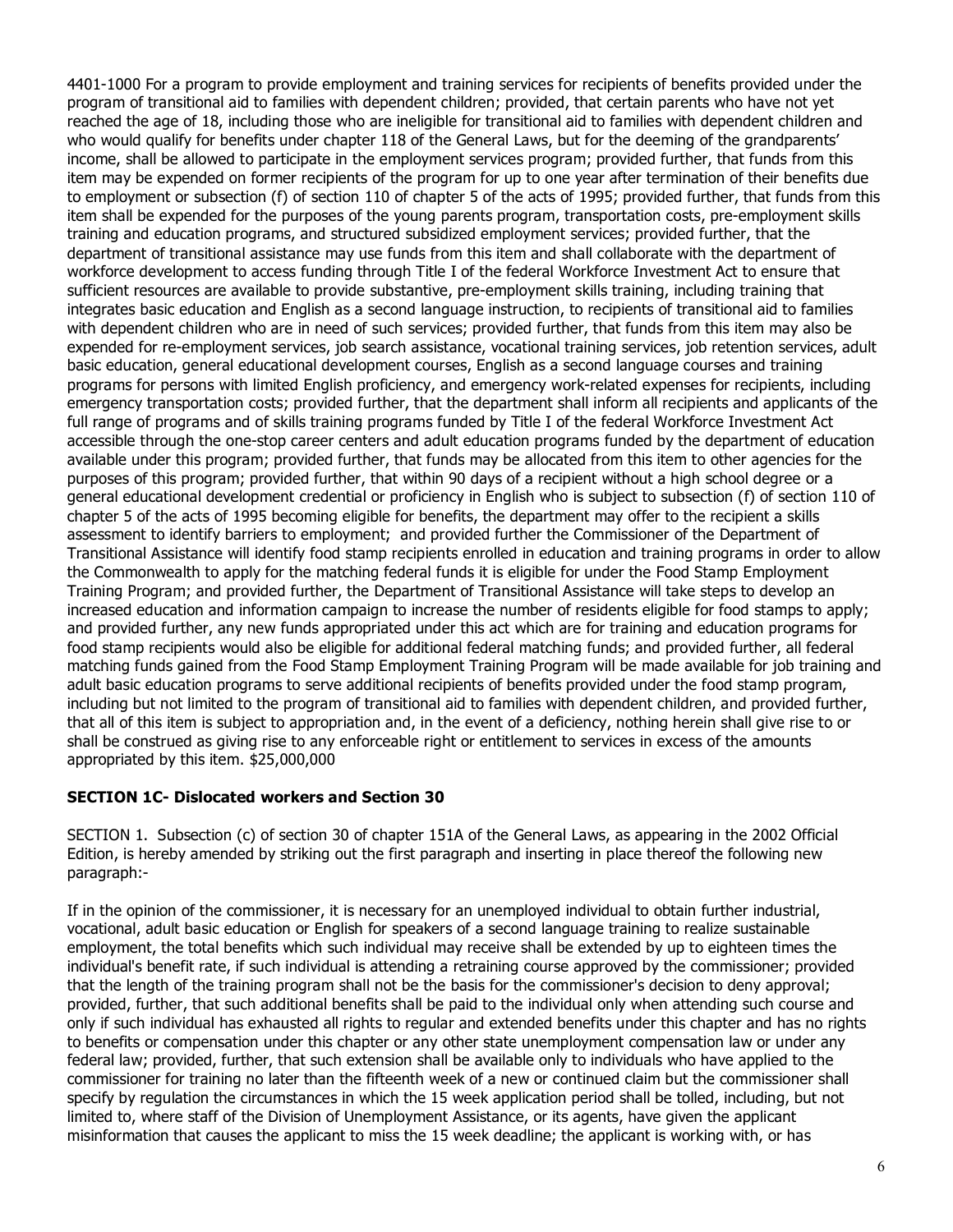attempted to initiate a working relationship with, a one-stop career center for the purpose of securing a spot in a training program, but has not yet been able to enroll in an appropriate program; the applicant's need to address the physical, psychological and legal effects of domestic violence; and other good cause to be determined by the commissioner; provided that the claimant shall begin training in the first available appropriate program for which funding is available and which is a reasonable distance from the claimant's residence, as determined by the commissioner; provided, further, that the commissioner, in his discretion, may extend the period once for not more than two weeks for any applicant whose initial application is denied; and provided, further, that any benefits paid to an individual under the provisions of this paragraph which would not be chargeable to the account of any particular employer under the provisions of section fourteen shall be charged to the solvency account. An individual eligible to receive a trade readjustment allowance under Chapter 2 of Title II of the Trade act of 1974, as amended, shall not be eligible to receive additional benefits under this section for each week the individual receives such trade readjustment allowance. An individual eligible to receive emergency unemployment compensation, so-called, under any federal law, shall not be eligible to receive additional benefits under this section for each week the individual receives such compensation.

#### **SECTION 1D Workforce Training Fund (amendment) Chapter 29: Section 2RR insert after (2) (k)**

(i) For grants and technical assistance administered by the department of workforce development, pursuant to section 2RR of chapter 29 of the General Laws; and provided further, the fund may be used to support regional sectoral strategies and projects by companies and organizations to achieve key economic and workforce development goals including the expansion of the employment and skill base in the region and the state; provided further that self insured and public sector organizations and institutions shall be encouraged to contribute to the workforce training fund pursuant to section 2RR of chapter 29 of the General Laws to support the elimination of skill and labor shortages in their industry and others; and provided further that said self insured and public sector organizations and institutions which contribute to the fund and will be eligible to apply for workforce training fund grants after a period of contributions as specified by the department; and provided further that up to 7.5 percent of the funds appropriated herein may be expended for administration of each grant. The workforce training fund is extended through December 31, 2010.

#### **SECTION 1E One-Stop Career Centers**

7003-0803 One-Stop Career Centers, chartered by Local Workforce Investment Boards are a major source of information, training and labor exchange and job placements in Massachusetts. Each career center shall inform unemployed or underemployed residents and individuals with low educational skill levels and/or limited English proficiency who seek assistance from the center of the full range of education and training programs that are available to them, the availability of jobs in the professions for which such programs prepare participants, and the average wage rates in such professions within the commonwealth. The Department of Workforce Development will conduct an evaluation of the use of one-stop career centers including but not limited to the numbers of individuals and employers served in each region; the services provided by each one stop career center; the number of persons and costs of operating the connecting unemployment insurance claimant initiative in one-stops; the costs of providing each of the range of one stop career services; and provided further, the department will provide an analysis of the level of funds needed to adequately support the services at one stop career centers; and provided further the director shall annually, by September 31, 2005, report to the secretary of administration and finance, the house and senate committees on ways and means, the joint committee on state administration, and the joint committee on commerce and labor the status of the evaluation herein requested and the allocation of said funds. Said appropriation will support the operations of existing one-stop career centers. \$5,000,000

# **SECTION 2 Educating Massachusetts youth and families**

#### **SECTION 2A Adult Basic Education and English as a Second Language**

7035-0002 For grants to provide and strengthen adult basic education services, including reading, writing and mathematics, and English language learning, to a diverse network of organizations which have demonstrated commitment and effectiveness in the provision of such services, and that are selected competitively by the department of education; provided, that such grants shall support the successful transition of students from the various types of adult basic education programs to community college certificate and degree granting programs and employment opportunities and advancement in the workplace; provided further, that such grants shall be contingent upon satisfactory levels of performance as defined and determined by said department; provided further, that in no case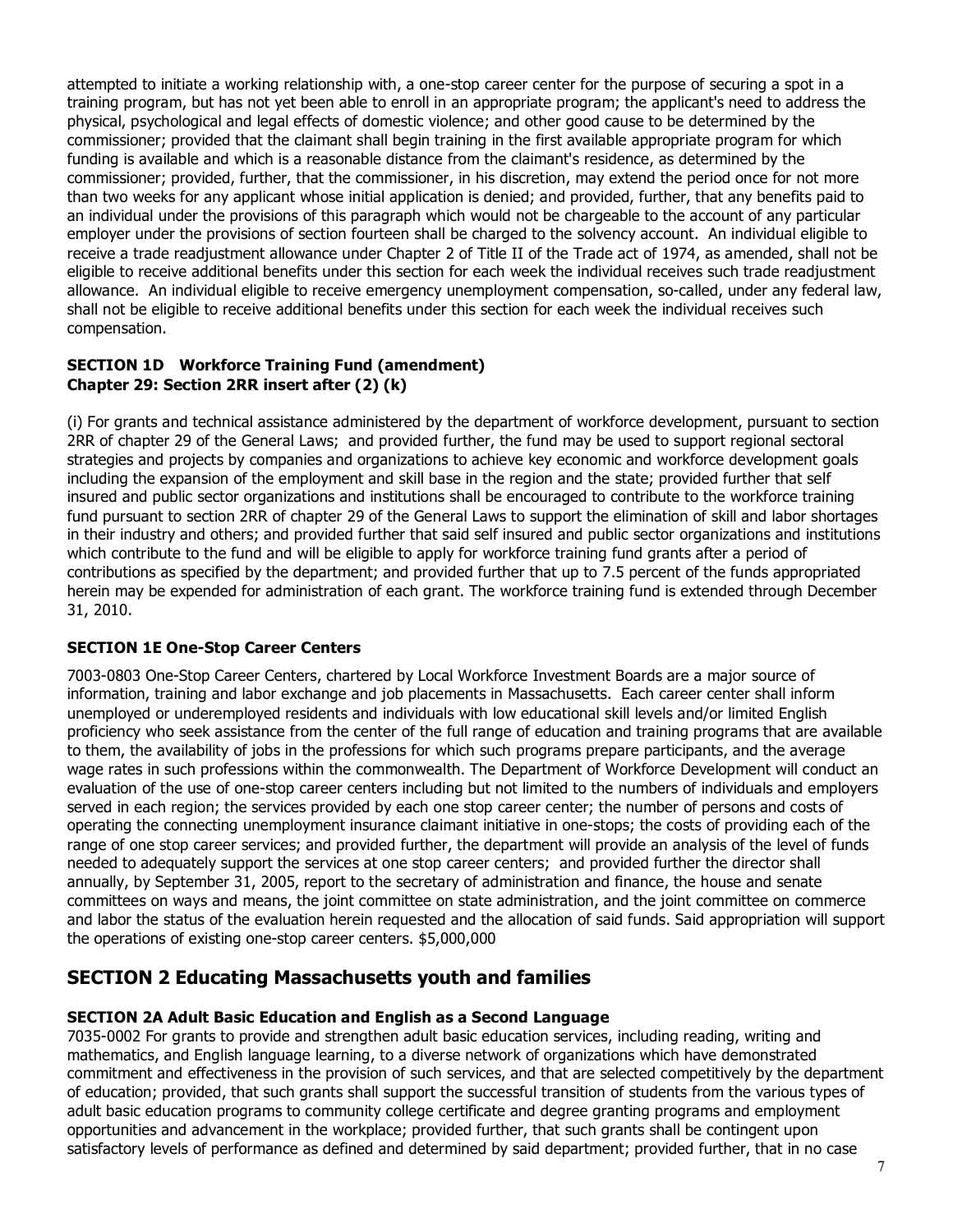shall grants be considered an entitlement to a grant recipient; provided further, that said department shall consult with the community colleges, workforce boards and other service providers in establishing and implementing content, performance and professional standards for adult basic education programs and services; provided further that these funds will be used to reduce the waiting lists for such services and better connect these services to skills and occupational training including workplace based and worker education programs and pathways to higher education; and provided further, that not less than 10% of new funds using the preceding fiscal year as a base year, will be used to provide grants specifically for workplace education and workers education programs by eligible providers and partnerships; and provided further that such grants will expand the flexibility of offerings to include weekend classes and offer classes that meet needs of low-wage workers with varying work schedules; and provided further that not more than 7.5 percent of the funds appropriated herein may be expended for administrative purposes. \$35,000,000

#### **SECTION 2B Education Rewards Grant Program**

Whereas critical vacancies remain in selected occupations and part-time students are ineligible for most financial aid programs, the Education Rewards Grant Program is hereby established.

There shall establish a grant program, to be known as the Education Rewards Grant Program, hereafter referred to as the Grant Program. The Grant Program shall provide grants to students in accredited postsecondary certificate or vocational technology programs or Associate degree programs in targeted high-demand occupations. The Department of Workforce Development and the Board of Higher Education in consultation with the Massachusetts Workforce Board Association, The State Workforce Investment Board, the Reach Higher Initiative and the Workforce Accountability Task Force shall determine the eligible high demand occupations. If a Bachelor's degree program is needed for a profession in critical demand, it may be added to the eligible programs. Of the appropriation for grants, up to one third may be used for students enrolled full-time; at least two-thirds of the total grant amount is reserved for students enrolled half time or less.

Grant recipients shall be limited to dislocated workers or those with incomes at or below 200 percent of the poverty level or other standards or criterion as may be established by the department and the board in consultation with the Workforce Accountability Task Force in Section 3 of this act. These income levels shall be used as the measure for eligibility.

Grant amounts will be limited to a maximum of \$3,000 to cover tuition, fees, books, and up to 30% of the grant amount for living expenses. The Grant Program shall serve as a last resort, after other federal and state grants have been exhausted. The Department of Workforce Development and the Board of Higher Education, or their designees, will jointly administer the grant program. \$6,000,000

#### **SECTION 2C Amends MGL Chapter 15A Section 26 to allow funding of evening, weekend, and summer classes and Section 15F Community college workforce training incentive program**

Chapter 15A Public Education is hereby amended by striking Section 26 and inserting in its place the following language " Chapter 15A: Section 26 Summer sessions; evening classes, Section 26. Each public institution of higher education may conduct summer sessions and evening classes."

Chapter 15A Public Education is hereby amended by adding in Setion 15F following each occurance of the phrase "notfor-credit vocationally-oriented courses" the words "or for credit courses approved by the college".

#### **SECTION 2D Support for in school youth**

7027-0019 for school to career connecting activities in an effort to significantly expand the opportunities to impact all schools districts in Massachusetts through the provision of foundation funding to insure all regions have the responsibility and capacity to connect school districts, students and employers; provided further to improve the mathematics, technology, engineering and science educational offerings available in public and private schools. For school-to-career connecting activities; provided, that notwithstanding any general or special law to the contrary, the board of education, in cooperation with the department of workforce development and the state workforce investment board, may establish and support a public-private partnership to link high school students with economic and learning opportunities on the job as part of the school-to-work transition program; provided further, that such program may include the award of matching grants to workforce investment boards or other local public-private partnerships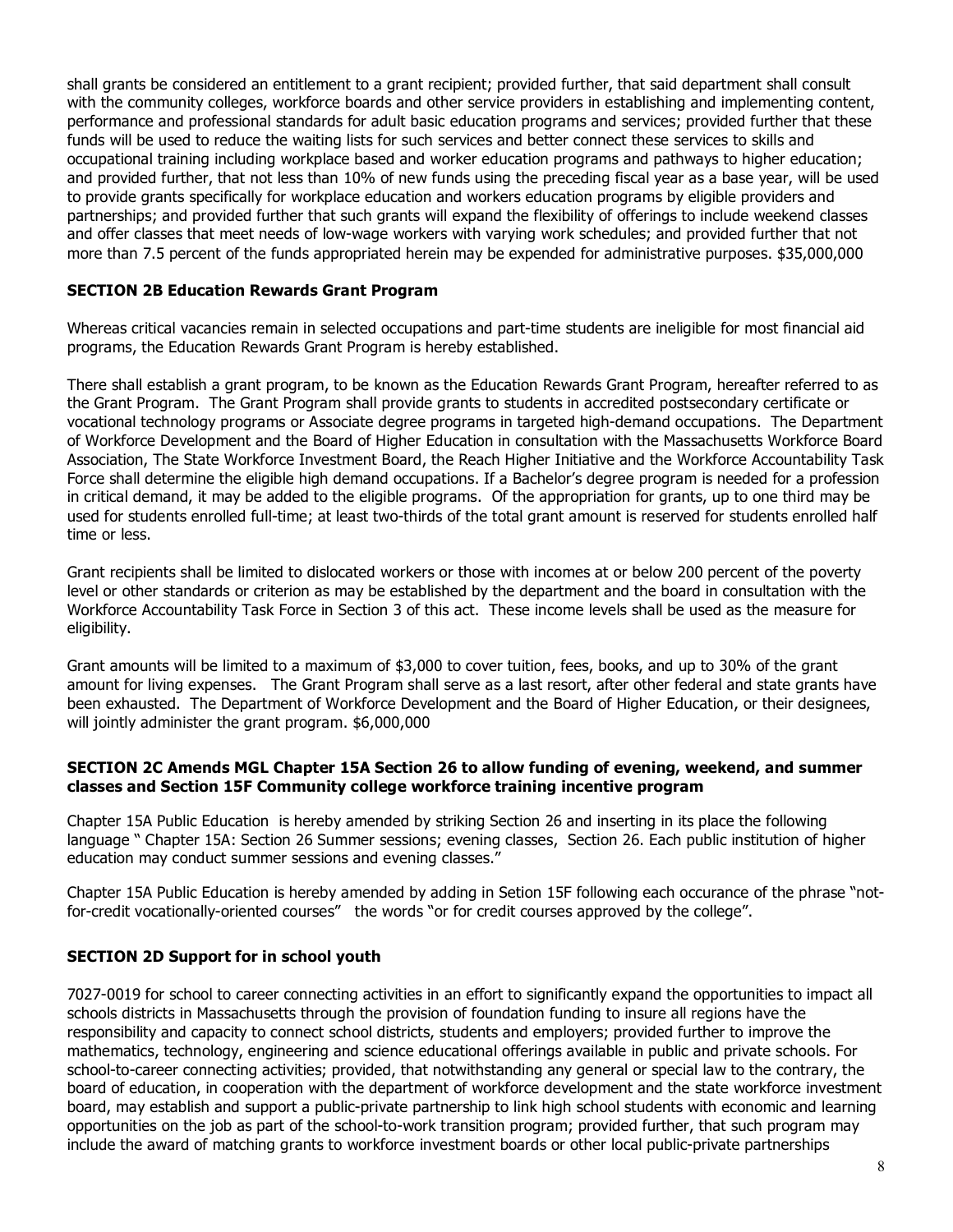involving local community job commitments and work site learning opportunities for students; provided further, that the grants shall require at least a 200 per cent match in wages for the students from private sector participants; provided further, that the program shall include, but not be limited to, a provision that business leaders commit resources to pay salaries, to provide mentoring and instruction on the job and to work closely with teachers; and provided further, that public funds shall assume the costs of connecting schools and businesses to ensure that students serve productively on the job. \$9,000,000

## **SECTION 3. Performance standards and accountability**

#### **SECTION 3A Performance Standards and Workforce Accountability Task Force**

Notwithstanding the provisions of any general or special law to the contrary, there is hereby established the Workforce Accountability Task Force. The Task Force shall develop and recommend policies that advance skills and workforce development opportunities for incumbent, unemployed and underemployed older youth and adult workers whose lack of skills prevent or limit their successful employment. Lack of skills may include, but are not limited to English, mathematics, reading, writing, science and technology, and such other skills as Massachusetts employers identify. Especially targeted are adult workers with no post-secondary education, adult immigrants who seek to learn English and adults without a high school diploma, displaced and older workers and individuals not currently connected to the workforce, and youth between the ages of 16 and 21 who have either dropped out of school or at risk of dropping out, or who are academically at-risk of not completing the requirements for high school graduation. The task force shall develop recommendations that include, but are not limited to, the following: (1) developing a basic-skills program that establishes an employer-defined qualifications for entering the workforce; (2) strategies to increase the number of academically under-prepared students who obtain associate degrees at state community colleges, particularly in occupations with anticipated expanding needs; (3) developing a statewide plan to improve English language instruction through the use of technology, public/private partnerships, increased employer involvement in workplace literacy programs, and co-investment and financing strategies; (4) strategies to increase training opportunities for incumbent workers; (5) strategies to increase training opportunities and resources for unemployed, displaced and older workers individuals insufficiently employed, and individuals disengaged from the workforce altogether; (6) strategies to increase federal resources available for education and training such as the food stamp training fund; temporary aid for needy families and other resources; and strategies to maximize the participation of eligible workers who receive the earned income tax credit; (7) strategies to reduce barriers to education, training and employment for low skilled, low-wage workers and other targeted populations in the state including transportation, child care, elder care or other barriers; (8) strategies that support business start-up and ownership among low-income and dislocated workers; (9) strategies to increase private sector resources available for worker education and training; improve career ladders and employer support; identifying state and regional gaps in education and training services; and (10) strategies to make information about education and training services more accessible to Massachusetts workers and employers; (11) employer and worker tax credits and incentives.

The Task Force shall design and conduct an evaluation and analysis of the present governance and coordination of workforce development agencies and programs in Massachusetts. On the basis of that study, the Task Force shall recommend to the General Court and appropriate agencies policies and changes to policies likely to improve the results of the Massachusetts workforce development efforts. Recommendations may address improving coordination, oversight and maximizing resources. The goals of the Task Force study shall include, to help Massachusetts citizens make better use of the state's workforce development system, define clearer lines of responsibility and accountability, and to analyze the management of the system in an effort to both improve service delivery and increase the scarce resources available for education and training. The Task Force shall publish, or cause to be published, a resources guide for consumer and employers of all workforce education and training resources in the Commonwealth.

It shall be the responsibility of the Department of Workforce Development, through the Commonwealth Corporation, in consultation with the Workforce Accountability Task Force to evaluate existing and develop additional performance standards for workforce and job-training programs receiving state funding in the areas of employment, skill/education, business, the self-sufficiency standard and customer satisfaction impact for the agencies of the Commonwealth that provide workforce development resources, education or training programs as defined by the Task Force. The Department shall complete the implementation of the wage record matching system to facilitate analysis based upon the measures detailed below. The specific measures shall include job placement rate, job retention rate, career ladder advancement, wage gain, employer business goals, credentials including education, industry, and employability credentials, increases in literacy, numeracy, English language or occupational skills, and individual and employer